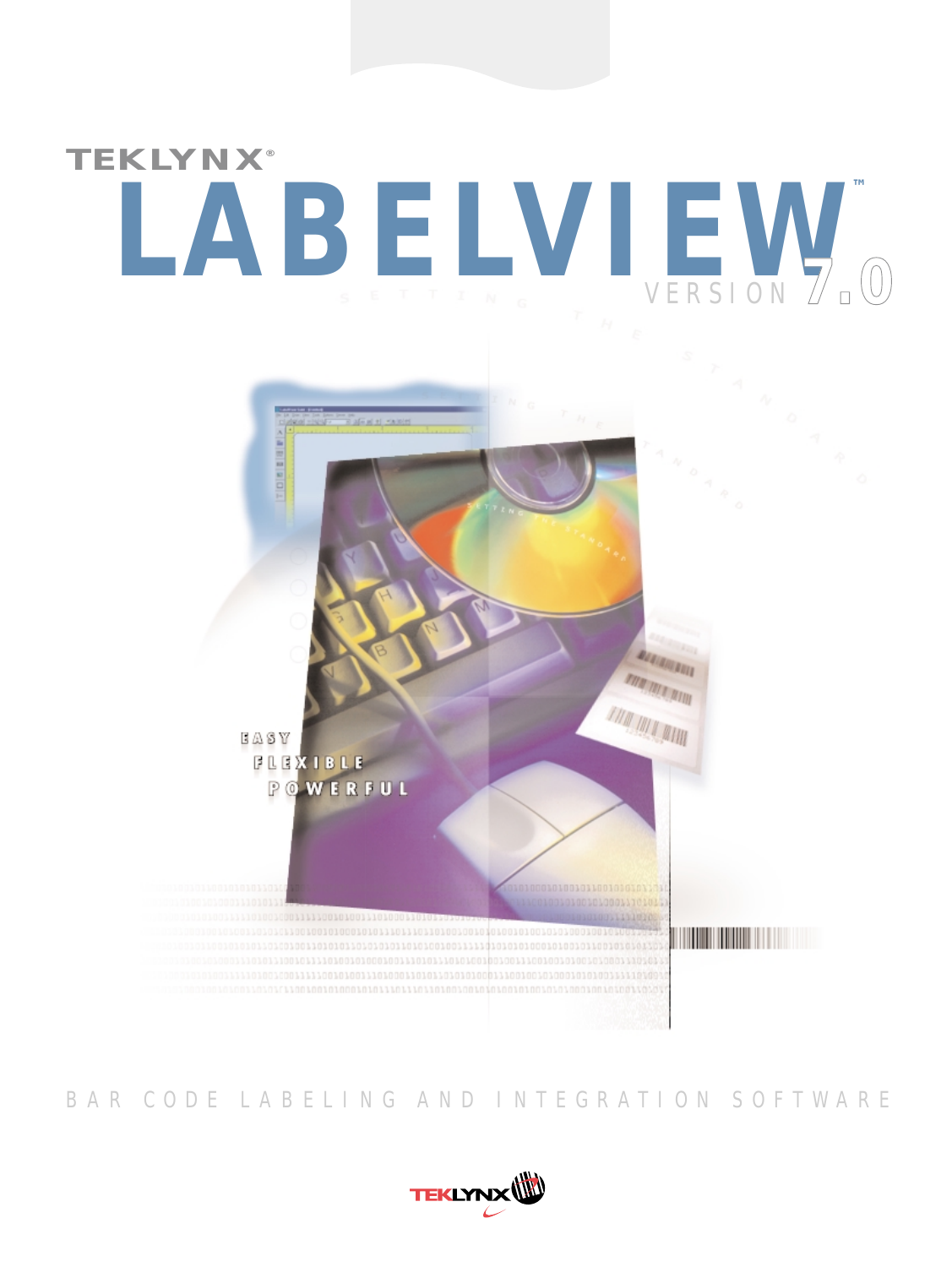| A<br>in 11                     | 10 brinks   ispini                                                      |                                                                                                                                          |  |
|--------------------------------|-------------------------------------------------------------------------|------------------------------------------------------------------------------------------------------------------------------------------|--|
| E<br>解き<br>$\Box$<br>$ -$<br>Ò | 30 limitatus<br>Tende<br><b>Future</b><br><b>Telestera</b><br>Tel Tring | r.<br>14 AMB/Wy could<br>$\rightarrow$<br>[7] ResolutionSystem System<br><b>Home</b><br>$\frac{1}{n}$ rank<br>Peer<br>The American State |  |

LABELVIEW 7.0 now supports ten 2D and composite bar code symbologies to meet virtually any industry compliance specification. A Uniform Code Council and European Article Numbering (UCC/EAN) 128 Assistant has been added to help you create properly formatted bar codes and print them over your network or the Internet.

**With new design and integration tools, enhanced driver and device support, and improved print performance— LABELVIEW is at the leading edge of label design and output technology.**

## 10100114

## 0010111101001010001

## ננגמם

Bar Code Printing Terminals. PRINTPAD CE bar code terminals give you PC power with laptop mobility. PRINTPAD CE terminals work with over 850 different thermal/thermal transfer printers and make it easy to download and produce sophisticated labels using LABELVIEW Pro or LABELVIEW Gold bar code labeling software. PRINTPAD CE can import data from a wide variety of external sources, including scales, scanners and verifiers, using Universal Serial Bus (USB), Ethernet connections, through its flash card socket as well as via standard serial and parallel interfaces.





10010110010101011010 101001010001110

## 10100011100

Simplify label design with the new Shapes feature—LABELVIEW

software now enables you to create your own graphic libraries or select from hundreds of useful shapes for hazardous materials, packaging, warning symbols and more.

### $\frac{\Lambda}{m}$ 11101110 E ā  $\overline{\square}$  $\overline{1}$ nn i nn  $\overline{\circ}$ וחוח

|                                            | Since   Paragramos   Biocervalle   Lis   Determine   Computible<br><b>ILETA Navage</b><br>Considered a little live interest<br>м                                                                                                         |
|--------------------------------------------|------------------------------------------------------------------------------------------------------------------------------------------------------------------------------------------------------------------------------------------|
| Coremote                                   | Pimide   Escaptia:   III-awat   III  <br>Trake it that daily price want for convencion<br><b>TILE THE PICKWOOD</b><br>Children Fuldeland<br><b>CON Brian</b><br>Arrest Made<br>and a construction of the<br>Haronah OLE 28 EmployMounder |
| Pontier<br><b>Basilis</b><br><b>Gastra</b> | <b>Millena</b>                                                                                                                                                                                                                           |
|                                            | POL 34<br>Seat 11<br>(a) Canal R4                                                                                                                                                                                                        |

With LABELVIEW 7.0 you have all the benefits of OLE DB that provide universal data integration over enterprise networks ranging from mainframes to desktops. More reliable and faster than the ODBC technology it replaces.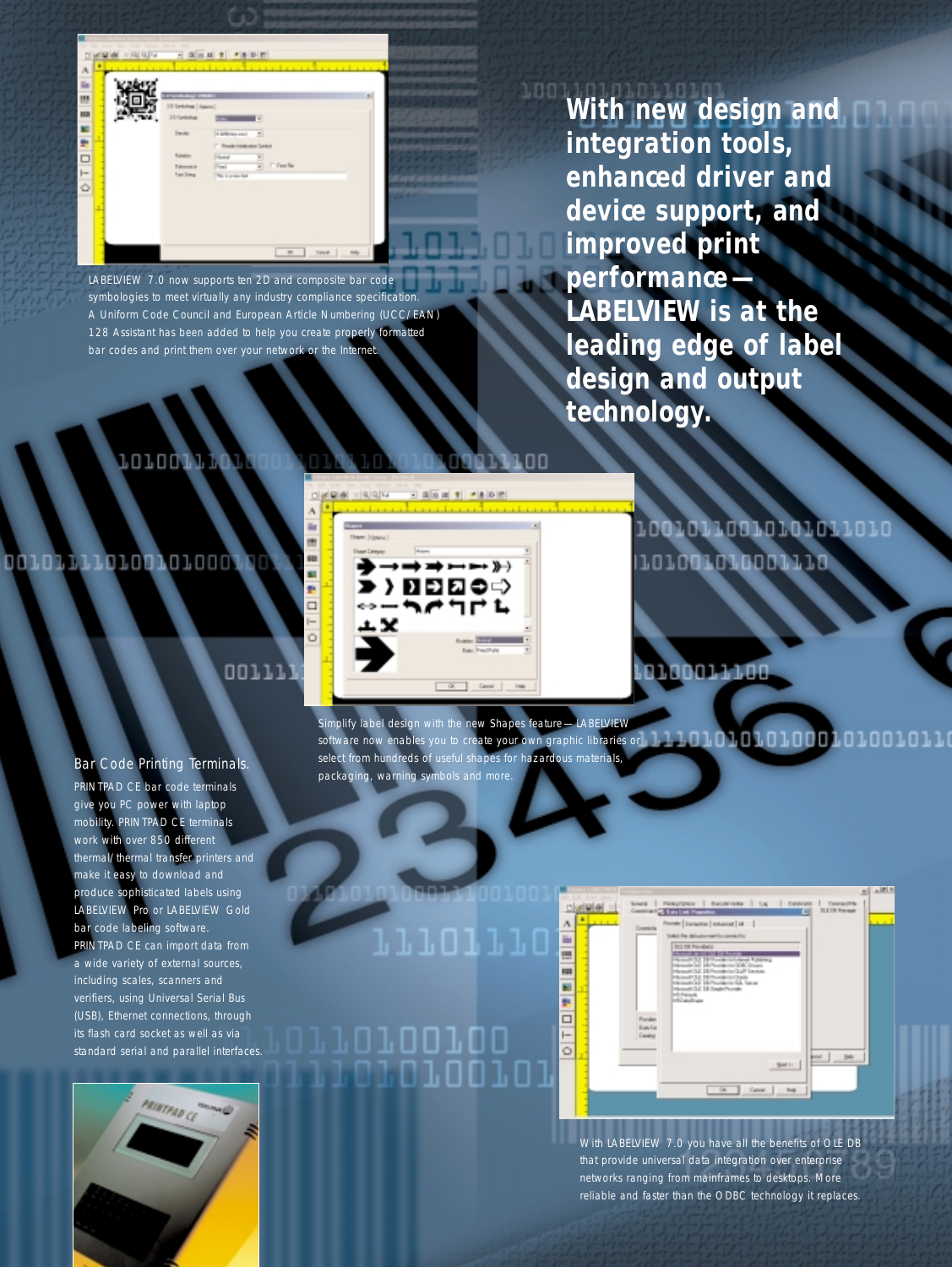## **LABELVIEW™ 7.0—Software for Designing Labels and Managing your Label Printing System.**

#### Database Connectivity

Through native dBase or Microsoft ODBC allows for easy querying and printing for database files.

**1**

**2**

**3**

**4**

**5**

#### **CommWatch**

Allows data to be printed from a serial device such as a scale or bar code scanner.

#### Variable Field Capability Allows for date and time stamps, linked expressions for calculating data within your label, and more.

#### 2D Symbologies

Allows for encoding more data in smaller areas.

#### LABELVIEW Symbol TrueType Font

Allows you to print industry specific symbols that are high quality at any size.

#### You Can Do It All-With LABELVIEW 7.0 If…

- You are a Warehouse Manager who needs to print while on the move—use LABELVIEW 7.0 on TEKLYNX's ultra-portable PRINTPAD CE.
- You are a Software Publisher who needs to manage compliance labeling LABELVIEW 7.0 makes it easy.
- You are working with AS 400 Server applications, UNIX platforms or with databases such as ORACLE and DBASE use LABELVIEW 7.0 to quickly create a reliable, real-time printing solution while minimizing integration issues.
- You need to design compliance labels—use LABELVIEW 7.0 to quickly and accurately design the label then print the label anywhere on the enterprise network.
- You need to create a wide variety of labels use LABELVIEW 7.0 industry-leading suite of bar code and 2D symbologies to get your labels designed fast.
- You have a wide variety of printers on your network—use LABELVIEW 7.0 and its support for over 850 thermal and laser printers to turn printer problems into printing solutions.

Whether you need to print bar codes, text, graphic images, or from databases, LABELVIEW 7.0 has the features to help you design and print labels with ease. It supports over 30 bar code symbologies, TrueType fonts, and over 850 thermal and laser printers, providing the flexibility to handle all of your labeling applications—today and in the future.



#### **OLE Automation**

In a modern business, data arrives from everywhere. Moving this data from native applications to a label has historically been difficult.

The LABELVIEW 7.0, OLE Automation server exposes its objects, methods, and properties to be controlled by other applications. Applications such as Visual Basic,

Microsoft® Access, Microsoft® Excel, Delphi, C++, or other programming languages can produce "front end" applications that make label printing easier.

#### **Enhanced Database Connectivity**

LABELVIEW 7.0 offers enhanced database connectivity including a built-in database editor to create relational databases for label production, and the flexibility for users to create their own customized Structured Query Language (SQL) statements. LABELVIEW 7.0 also supports File DSN. Using File DSN, users can distribute DSN parameters in a text file so files can be distributed from one PC to another using the ODBC administrator.

#### **Command Files—UNIX™ and AS/400™ Integration**

Command Files makes printing to any bar code or Windows® printer from an AS/400 mainframe or UNIX host now simpler and faster. Send a simple text file or database file from any mainframe application and LABELVIEW 7.0 will manage the printing automatically. Command files are easy to generate from DOS, Windows, UNIX and legacy mainframe systems. Labeling software can then send print jobs to any connected printer, including different brands and models and add graphics or 2D bar codes.

#### **Compliance Label Design**

Compliance labeling often requires sophisticated label design capabilities. LABELVIEW 7.0 includes the design functionality you're looking for, including the ability to add bar codes, variable fields, graphics, shapes and colors. LABELVIEW 7.0 also includes advanced database connectivity options through OLE DB and enables you to link directly the data with your labels. Customized SQL query can also be setup for more complex data queries.